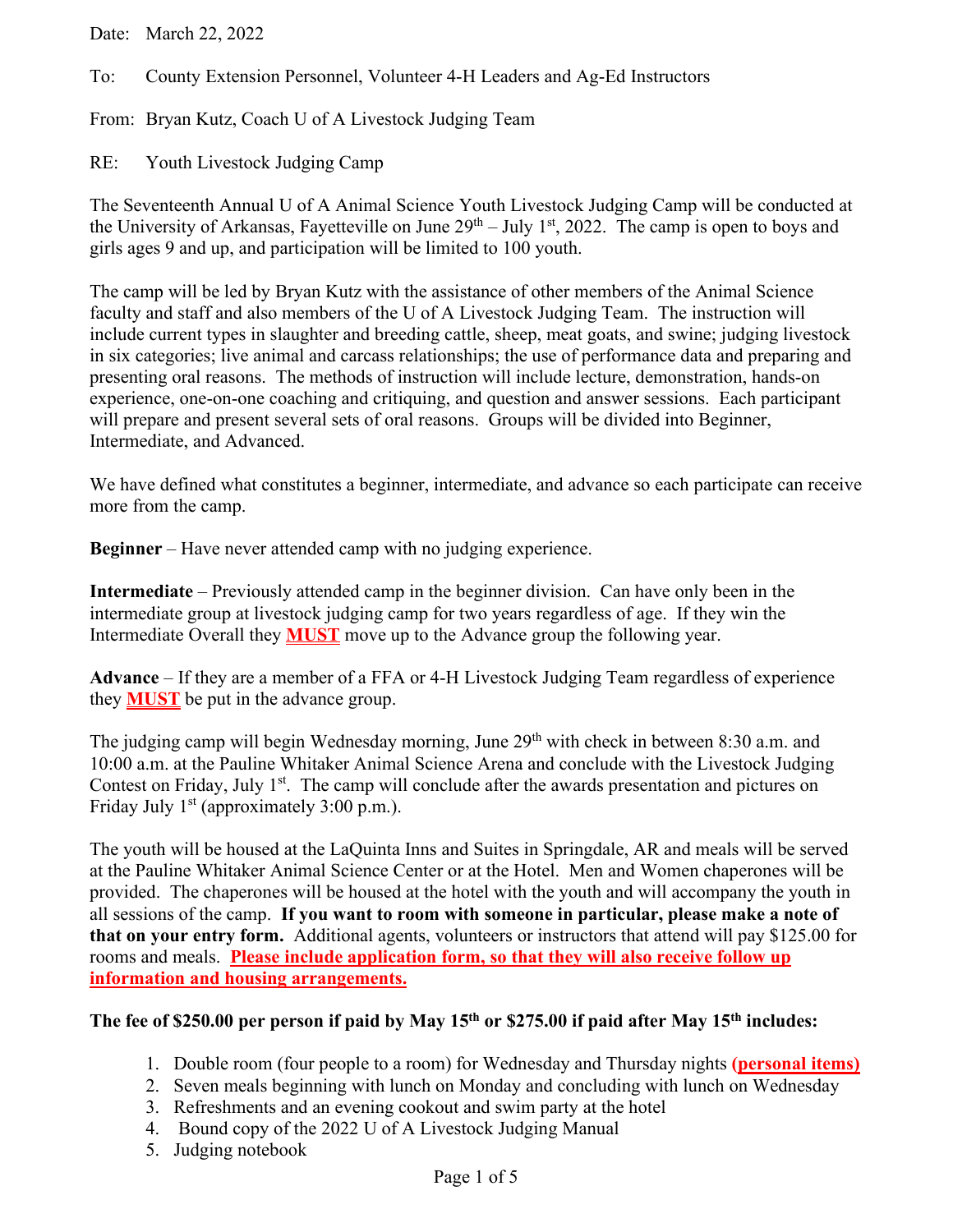- 6. Insurance and transportation to campus and judging sites
- 7. Official Livestock Judging Camp T-Shirt

### **If you are commuting the fee of \$200.00 per person if paid by May 15th or \$225.00 if paid after May 15th will include everything listed above with the exception of the double room on Wednesday and Thursday nights and breakfast each day.**

Checks must be made payable to University of Arkansas and received with the application form, statement of agreement health release, and **copy of your insurance card (front and back).** Please mail all information to: Dianna Watson, University of Arkansas, AFLS B106, Fayetteville, AR 72701. Refunds will not be made after May 22<sup>nd</sup>. Late fees of \$25.00 will be assessed for all **applications postmarked after May 15th.**

#### *Follow up information will be mailed shortly after the deadline to the attendees.*

Please duplicate the application packets to meet your needs. Please provide participants and their parents with the following phone numbers:

| Bryan Kutz    | 479-575-4337 Pauline Whitaker Animal Science Center  | 479-575-2169 |
|---------------|------------------------------------------------------|--------------|
| Dianna Watson | 479-575-4845 Animal Science Department (Main Office) | 479-575-4351 |
| Cell          | 479-721-3969 University of Arkansas Police           | 479-575-6626 |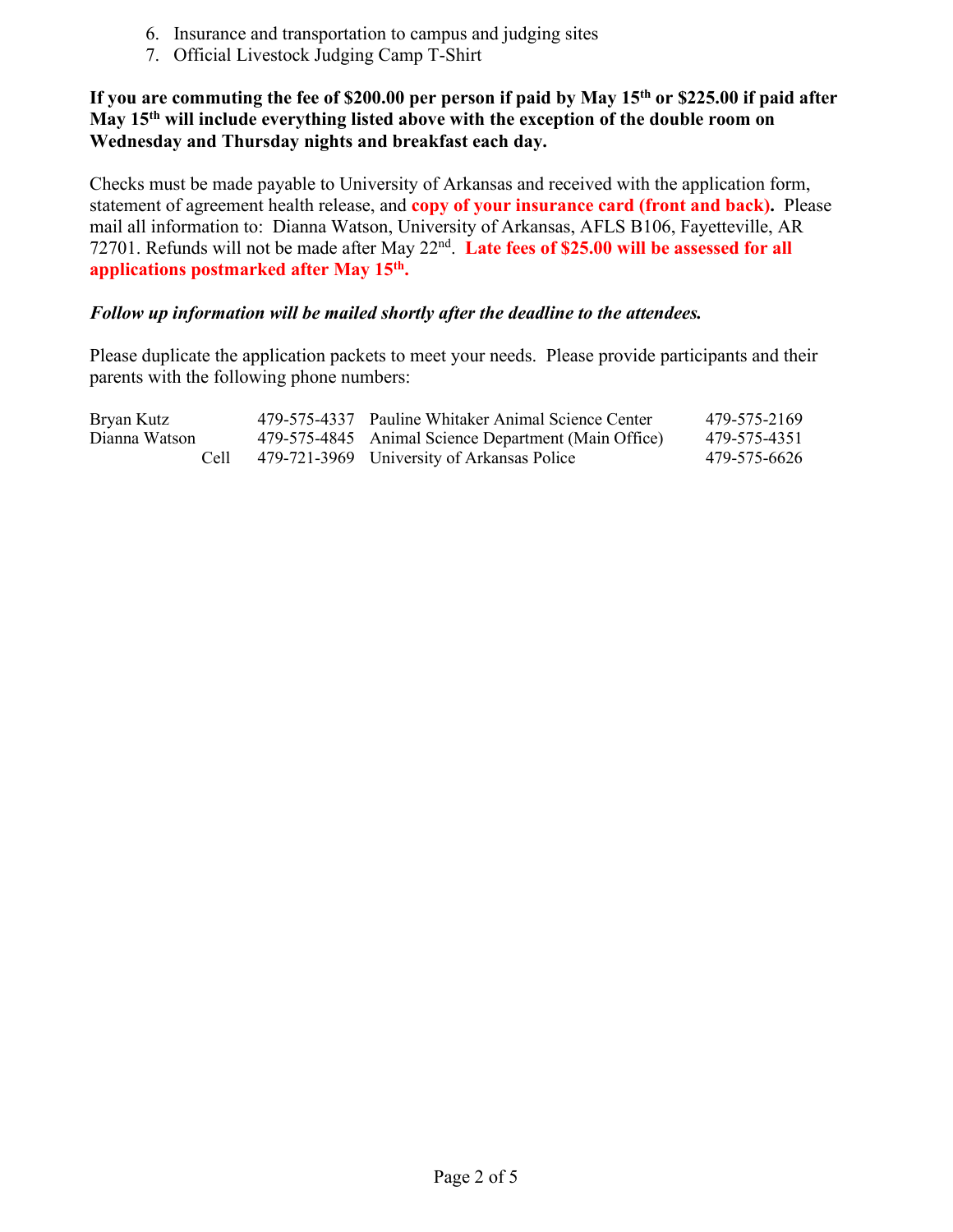

## **Animal Science Youth Livestock Judging Camp**

# **Application Form June 29 – July 1, 2022**

|                                                                                                                                                                                                                                                     |                                                | Chaperone ______ Student _______ (please check)                                                                                     |
|-----------------------------------------------------------------------------------------------------------------------------------------------------------------------------------------------------------------------------------------------------|------------------------------------------------|-------------------------------------------------------------------------------------------------------------------------------------|
| Name                                                                                                                                                                                                                                                |                                                |                                                                                                                                     |
| Address                                                                                                                                                                                                                                             |                                                |                                                                                                                                     |
| $City$ $2ip$                                                                                                                                                                                                                                        |                                                |                                                                                                                                     |
| Phone $\qquad)$ Cell Phone: $\qquad)$                                                                                                                                                                                                               |                                                |                                                                                                                                     |
| 4-H FFA FFA Male Male Female                                                                                                                                                                                                                        |                                                |                                                                                                                                     |
| Skill Level: ___ Beginners 13 & Under ___ Beginners 14 & Up ___ Intermediate ___ Advance ___                                                                                                                                                        |                                                |                                                                                                                                     |
| E-mail Grade in School (Fall 2020)                                                                                                                                                                                                                  |                                                |                                                                                                                                     |
| This camp is limited to those students ages 9 and up.                                                                                                                                                                                               |                                                |                                                                                                                                     |
| Registration Fee: \$250.00 per person (\$25.00 late fee after May 15th)<br>Registration Fee: \$200.00 per commuter (\$25.00 late fee after May 15th)<br>Registration Fee: \$125.00 per Agent, Volunteer, or Instructor                              |                                                | $\begin{array}{c c}\n\text{\textbf{s}} & \text{\textbf{s}} \\ \hline\n\text{\textbf{s}} & \text{\textbf{s}} \\ \hline\n\end{array}$ |
| Official Judging Camp T-Shirt: YS YM YL YXL AS AM AL AXL A2X A3X (Circle size)                                                                                                                                                                      |                                                |                                                                                                                                     |
| <b>MAKE CHECK PAYABLE TO: University of Arkansas</b><br>Fee includes two nights lodging in the dormitory (linens not furnished), meals, Livestock Judging<br>Manual, transportation on campus, refreshments, entertainment, T-shirts and insurance. |                                                |                                                                                                                                     |
|                                                                                                                                                                                                                                                     | (Applicant)                                    |                                                                                                                                     |
|                                                                                                                                                                                                                                                     | (Parent/Guardian)                              |                                                                                                                                     |
| Please mail all application materials and fee to:                                                                                                                                                                                                   | (Extension Agent/Ag-Ed Instructor)             |                                                                                                                                     |
| <b>ATTN: Dianna Watson</b><br>B-106 AFLS Building<br>University of Arkansas<br>Fayetteville, AR 72701                                                                                                                                               | <b>Absolute Deadline:</b><br>No refunds after: | May $31^{st}$ , 2022<br>May 31 <sup>st</sup> , 2022                                                                                 |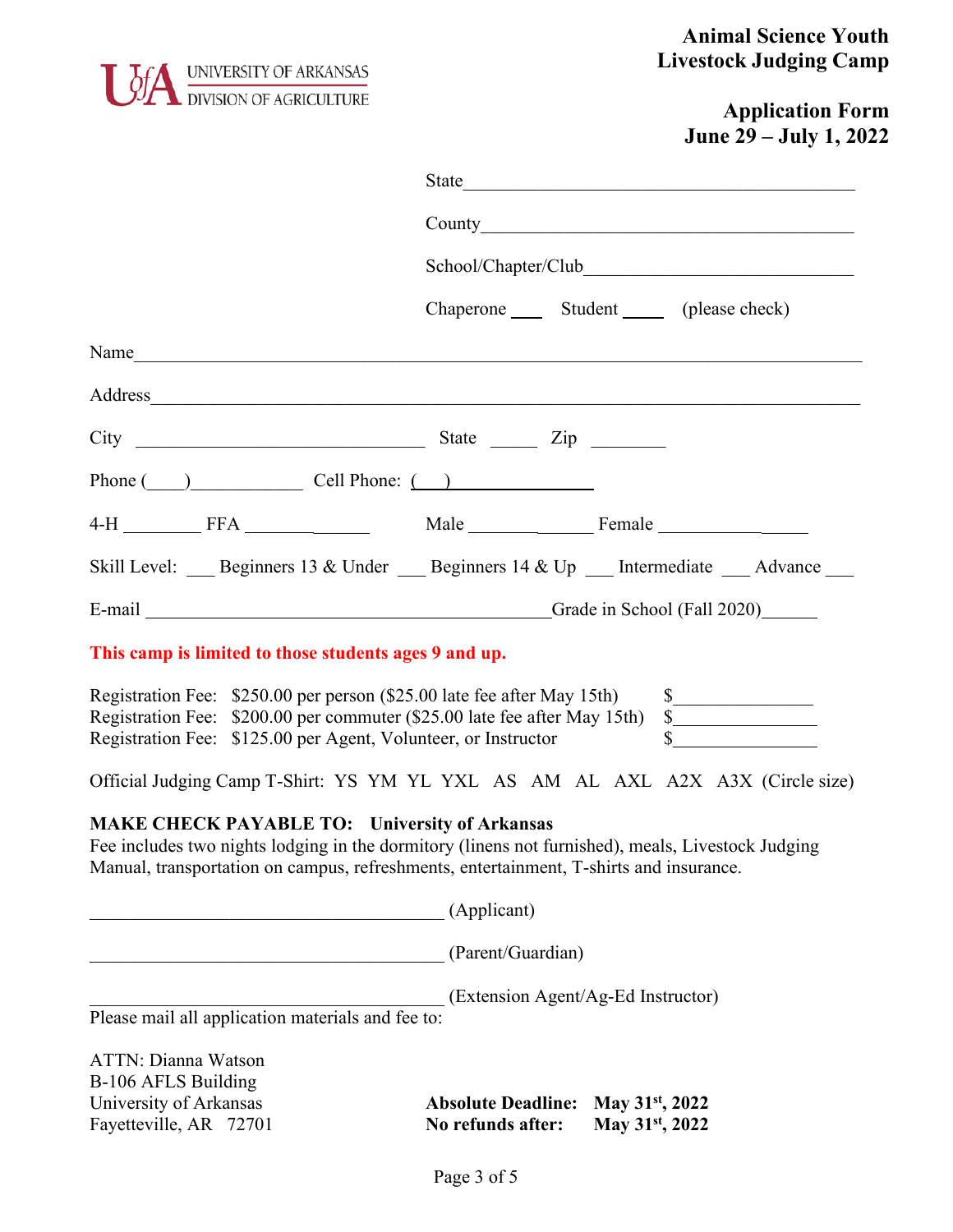

Date:\_\_\_\_\_\_\_\_\_\_

| <b>Student's Social Security Number</b> |                                       |                                             | Age:                                                                                                                                                                                                                                                                                                                                                              |                           |                |
|-----------------------------------------|---------------------------------------|---------------------------------------------|-------------------------------------------------------------------------------------------------------------------------------------------------------------------------------------------------------------------------------------------------------------------------------------------------------------------------------------------------------------------|---------------------------|----------------|
|                                         | Student's Last Name First             |                                             | Middle                                                                                                                                                                                                                                                                                                                                                            |                           | $M \t F$       |
|                                         | Home Address City                     |                                             | State                                                                                                                                                                                                                                                                                                                                                             | Zip Code                  |                |
|                                         |                                       |                                             | Home Telephone (Campaign Communication of Telephone Communication of the Telephone Communication of the Telephone Communication of the Telephone Communication of the Telephone Communication of the Telephone Communication o                                                                                                                                    |                           |                |
|                                         | Name of Parent/Guardian               |                                             | Home Telephone                                                                                                                                                                                                                                                                                                                                                    |                           | Work Telephone |
|                                         |                                       | Person to be contacted in case of Emergency | Relationship                                                                                                                                                                                                                                                                                                                                                      |                           | Phone          |
|                                         |                                       |                                             |                                                                                                                                                                                                                                                                                                                                                                   |                           |                |
|                                         |                                       |                                             | 1. Is he/she taking any medications on a regular basis? If yes, what                                                                                                                                                                                                                                                                                              |                           |                |
| 2.                                      |                                       |                                             | Is he/she under a doctor's care at this time for any medical problem? ______. If yes, what _______________                                                                                                                                                                                                                                                        |                           |                |
|                                         |                                       |                                             |                                                                                                                                                                                                                                                                                                                                                                   |                           |                |
| 3.                                      |                                       |                                             | Does he/she have any chronic medical problems? (eg. Asthma, diabetes, epilepsy, etc.)                                                                                                                                                                                                                                                                             |                           |                |
| 4.                                      |                                       |                                             | Has he/she had a close relative die from a heart attack before the age of 40?                                                                                                                                                                                                                                                                                     |                           |                |
| 5.                                      |                                       |                                             | Does he/she have a history of a head injury resulting in a loss of consciousness?                                                                                                                                                                                                                                                                                 |                           |                |
| 6.                                      |                                       |                                             | Does he/she have a history of mental health problems? _______. If yes, what? _______________________                                                                                                                                                                                                                                                              |                           |                |
| 7.                                      |                                       | Date of last Tetanus Shot:                  |                                                                                                                                                                                                                                                                                                                                                                   |                           |                |
|                                         | care to a student residing on campus. |                                             | The Student Health Center of University of Arkansas is hereby authorized to render primary medical care to my<br>son/daughter during his/her participation in Livestock Judging Camp . This authorization is not intended to provide<br>any unusual authority to the Student Health Center expected that authority necessary for routine and/or emergency medical |                           |                |
|                                         |                                       |                                             | Medical diagnosis and treatment information shall be released to Director of Activity , following each medical visit<br>to insure that medical recommendations and prescribed treatment will be available for the benefit of the student.                                                                                                                         |                           |                |
|                                         | Livestock Judging Camp.               |                                             | I authorize my son/daughter to receive medical care at the closest medical facility while Livestock Judging Camp is in<br>session. This authorization is required in order to provide routing and/or emergency care to a student participating in                                                                                                                 |                           |                |
|                                         |                                       |                                             | Please sign below hereby agreeing to the conditions stated above.                                                                                                                                                                                                                                                                                                 |                           |                |
|                                         | Print Parent/Guardian's Name          |                                             |                                                                                                                                                                                                                                                                                                                                                                   | Parent/Guardian Signature |                |

Witness's Signature \_\_\_\_\_\_\_\_\_\_\_\_\_\_\_\_\_\_\_\_\_\_\_\_\_\_\_\_\_\_\_\_\_\_\_\_\_\_\_\_\_\_\_\_\_\_\_\_\_\_\_\_\_\_\_\_\_\_\_\_\_\_\_\_\_\_\_\_ **Note: Parent/Guardian will be responsible for charges that exceed our insurance coverage.**